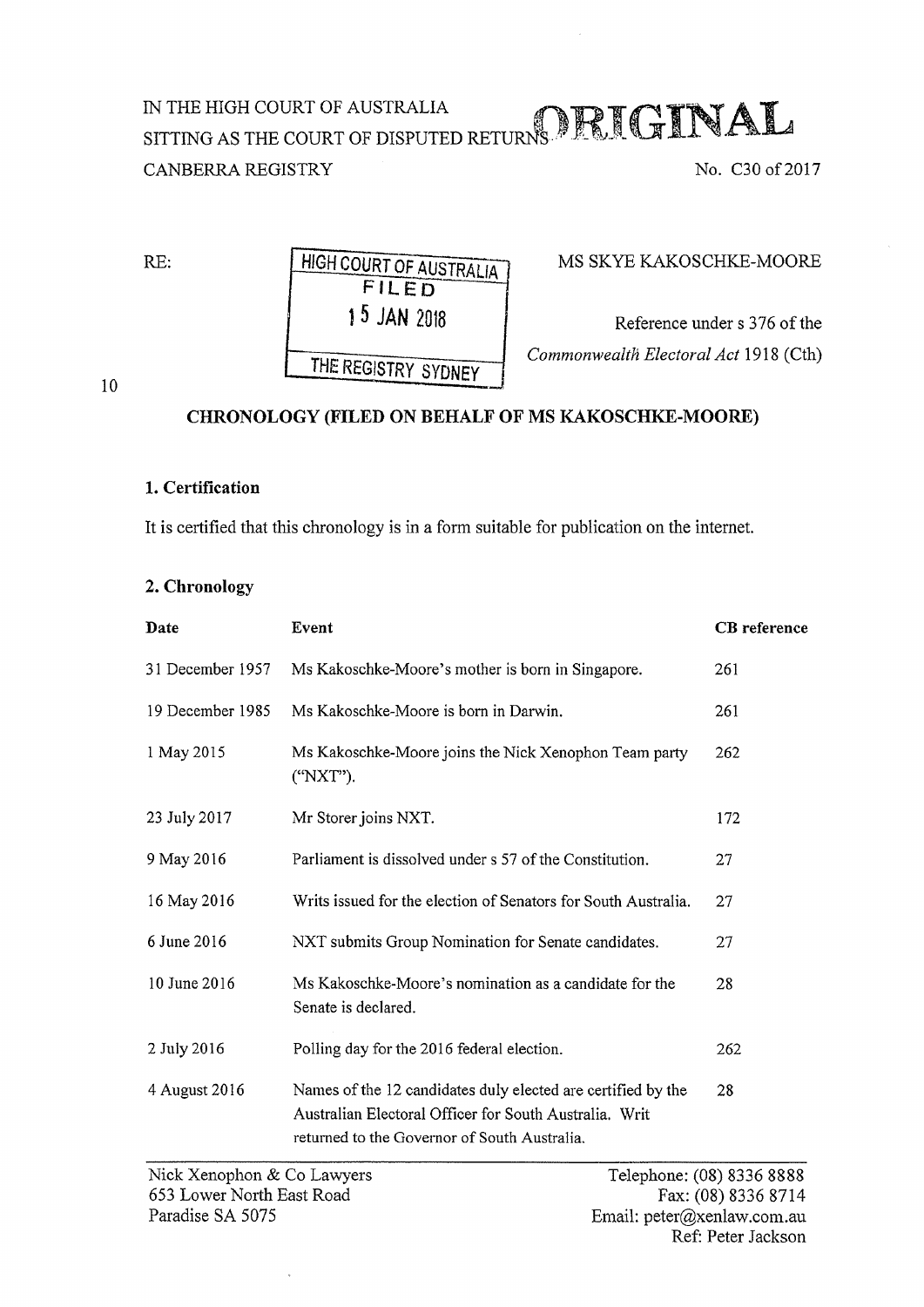| 12 January 2017                                    | Mr Storer renews his membership of NXT.                                                                                                                                        | 172                                            |
|----------------------------------------------------|--------------------------------------------------------------------------------------------------------------------------------------------------------------------------------|------------------------------------------------|
| 13 April 2017                                      | Special count conducted for South Australia after the<br>decision in Re Day (No 2).                                                                                            | 30                                             |
| 10-12 October<br>2017                              | This Court hears the references in, among others, Re<br>Xenophon (No. C18/2017).                                                                                               | N/A                                            |
| 13 October 2017,<br>16 October-<br>6 November 2017 | Correspondence from solicitors for Mr Storer to NXT.<br>Further correspondence between solicitors ensues.                                                                      | 173-175, 203,<br>206-211, 219-<br>228, 233-238 |
| 27 October 2017                                    | Decision in Re Xenophon among others.                                                                                                                                          | 173                                            |
| 31 October 2017                                    | Senator Xenophon resigns from the Senate. Mr Rex Patrick<br>is nominated by NXT to fill that casual vacancy.                                                                   | 173                                            |
| 1 November 2017                                    | Correspondence by or on behalf of Mr Storer to the Premier<br>of South Australia in relation to the vacancy created by<br>Senator Xenophon's resignation.                      | 174                                            |
| 3 November 2017                                    | NXT management committee resolves to expel Mr Storer<br>from NXT.                                                                                                              | 174, 230                                       |
| 6 November 2017                                    | Mr Storer's solicitors write to NXT's solicitors to advise that<br>Mr Storer resigns from NXT and all its associated entities.                                                 | 175, 238                                       |
| Early November<br>2017                             | Ms Kakoschke-Moore took steps to contact the British<br>authorities to confirm and better understand why she was, as<br>she then believed, ineligible for British citizenship. | 262                                            |
| 10 November 2017                                   | Ms Kakoschke-Moore telephones the British High<br>Commission in Canberra and receives an email in response.                                                                    | 263                                            |
| 14 November 2017                                   | Ms Kakoschke-Moore emails Mr Ian Page of the UK Home<br>Office.                                                                                                                | 263                                            |
| 17 November 2017                                   | Ms Kakoschke-Moore receives Mr Page's response, and<br>takes further steps to obtain expert advice from Mr Berry of<br>counsel.                                                | 263                                            |
| 21 November 2017                                   | Ms Kakoschke-Moore receives Mr Berry's advice late in the<br>evening.                                                                                                          | 263                                            |
| 22 November 2017                                   | Ms Kakoschke-Moore resigns from the Senate, and<br>commences taking steps to renounce British citizenship.                                                                     | 263                                            |
| 24 November 2017                                   | President of the Senate writes to the Governor of South<br>Australia regarding the vacancy created by Ms Kakoschke-<br>Moore's resignation.                                    | 11                                             |

 $\label{eq:2.1} \frac{1}{\sqrt{2}}\int_{\mathbb{R}^3}\frac{1}{\sqrt{2}}\left(\frac{1}{\sqrt{2}}\int_{\mathbb{R}^3}\frac{1}{\sqrt{2}}\left(\frac{1}{\sqrt{2}}\int_{\mathbb{R}^3}\frac{1}{\sqrt{2}}\right)\frac{1}{\sqrt{2}}\right)\frac{1}{\sqrt{2}}\,d\mu.$ 

 $\hat{\mathcal{A}}$ 

 $\sim$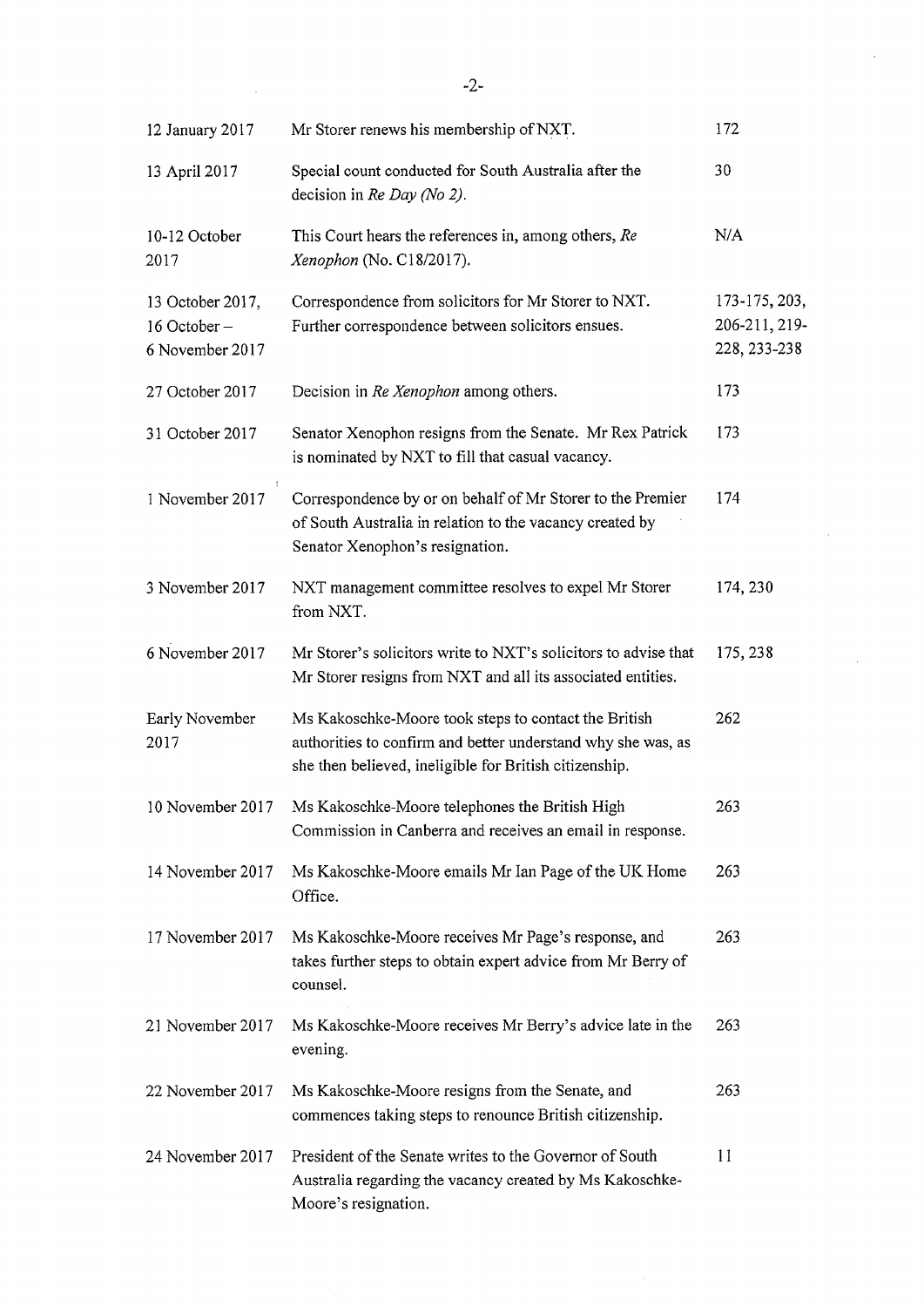| 27 November 2017 | Senate refers questions to this Court in relation to the<br>application of s 44(i) to Ms Kakoschke-Moore. | $1 - 13$ |
|------------------|-----------------------------------------------------------------------------------------------------------|----------|
| 30 November 2017 | Ms Kakoschke-Moore submits form for renunciation of<br>British citizenship to the UK Home Office.         | 263      |
| 6 December 2017  | Ms Kakoschke-Moore's renunciation of British citizenship<br>becomes effective.                            | 264      |

Dated: 15 January 2018

 $D. F.$  Jackson New Chambers (02) 9151 2009 jacksonqc@newchambers.com.au

A. L. Tokley 5 Wentworth (02) 8815 9183 andrew.tokley@5wentworth.com

....................................

10

 $\mathbf{r}$ 

A. K. Flecknoe-Brown 6 StJames' Hall (02) 9237 8627  $alex$ ander.flecknoe-brown@stjames.net.au

 $\mathcal{L}_{\mathcal{A}}$ 

 $\ddot{\phantom{0}}$